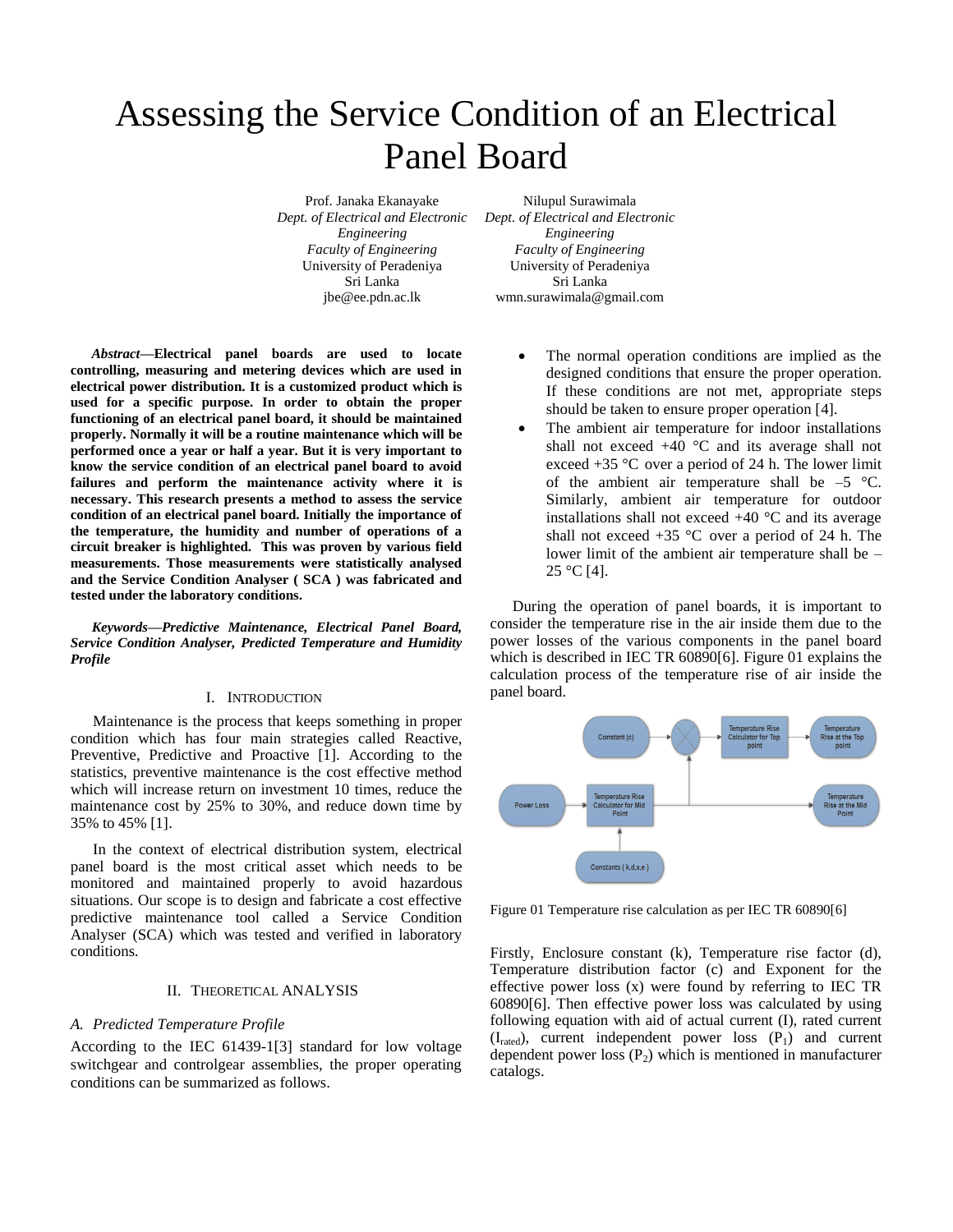Effective Power Loss =  $P_1 + (I / I_{\text{rated}})^2 * P_2$ 

By using these values and following equations, the temperature rise at the mid-point  $(\Delta t_{0.5})$  and the temperature rise at the top  $(\Delta t_1)$  were calculated [6]. Temperature rise at the bottom is assumed to be zero.

$$
\Delta t_{0.5} = k.d.P^{x}
$$

$$
\Delta t_1 = c. \Delta t_{0.5}
$$

According to  $\Delta t_{0.5}$  and  $\Delta t_1$  values, predicted temperature profile was obtained as mentioned in Figure 02 [6].



Figure 01 Predicted Temperature Profile [6]

# *B. Predicted Humidity Profile*

As per IEC 61439-1, Humidity in an air inside the electrical panel board should be as follows.

"The air must be clean and its relative humidity will not exceed 50% at a maximum temperature of +40 °C. But higher relative humidity may be permitted at lower temperatures, for example 90% at  $+20$  °C [4]."

By considering the above mentioned information, a linear variation of humidity over the temperature inside the panel board was approximated.

#### III. FIELD DATA ANAYLYSIS

Initially a proper sample space was defined by considering the age and the maintenance status of a particular panel board. Then, by using temperature and humidity measuring devices, field data were obtained and compared with predicted profiles.

## *A. Temperature Variation*

Predicted temperature profile and actual temperature profile were compared and observations were made as mentioned in Table 01 for the selected sample space.

Table 01 Observations of Temperature data analysis

| Age of the  | $\sigma$ $\sigma$ $\sigma$ $\sigma$ $\sigma$ $\sigma$ $\sigma$ $\sigma$<br>Maintenance | remperature and analysis<br>Organization | <b>Observation</b> |
|-------------|----------------------------------------------------------------------------------------|------------------------------------------|--------------------|
| panel       | status                                                                                 |                                          |                    |
| board       |                                                                                        |                                          |                    |
| Below 05    | Well maintained                                                                        | <b>KIK Lanka Factory</b>                 | Theoretical        |
| years       |                                                                                        | 02                                       | values and field   |
|             |                                                                                        |                                          | data coincide      |
|             |                                                                                        |                                          | each other         |
|             |                                                                                        | DCSL - Seeduwa                           | Field data lay     |
|             |                                                                                        |                                          | below the          |
|             |                                                                                        |                                          | theoretical values |
|             |                                                                                        | YKK Lanka -                              | Theoretical        |
|             |                                                                                        | Awissawella-                             | values and field   |
|             |                                                                                        | Stage 02                                 | data coincide      |
|             |                                                                                        |                                          | each other         |
|             | Less maintained                                                                        | Ocean Lanka-                             | Theoretical        |
|             |                                                                                        | Biyagama – Stage                         | values lay below   |
|             |                                                                                        | 02                                       | the field data     |
| Between 05  | Well maintained                                                                        | <b>KIK</b> Lanka Factory                 | Theoretical        |
| to 10 years |                                                                                        | 01                                       | values and field   |
|             |                                                                                        |                                          | data coincide      |
|             |                                                                                        |                                          | each other         |
|             |                                                                                        | Lion Beer-                               | Field data lay     |
|             |                                                                                        | Biyagama                                 | below the          |
|             |                                                                                        |                                          | theoretical values |
|             | Less maintained                                                                        | Ocean Lanka-                             | Theoretical        |
|             |                                                                                        | Biyagama - Stage                         | values lay below   |
|             |                                                                                        | 01                                       | the field data     |
| More than   | Well maintained                                                                        | Shore to Shore Ltd                       | Theoretical        |
| 10 years    |                                                                                        |                                          | values and field   |
|             |                                                                                        |                                          | data coincide      |
|             |                                                                                        |                                          | each other         |
|             |                                                                                        | YKK Lanka -                              | Theoretical        |
|             |                                                                                        | Awissawella -                            | values and field   |
|             |                                                                                        | Stage 01                                 | data coincide      |
|             |                                                                                        |                                          | each other         |
|             | Less maintained                                                                        | Packages Lanka                           | Theoretical        |
|             |                                                                                        | Ltd                                      | values lay below   |
|             |                                                                                        |                                          | the field data     |

By considering the results, a normalized temperature variations with respected to predicted temperature variation was obtained. Normalized temperature profiles are depicted in Figure 03 for the selected sample space.



Figure 03 Normalized Temperature Results

According to the above mentioned normalized results, the following conclusions can be outlined.

- $\checkmark$  If the condition of the electrical panel board is poor, the temperature variation is deviated upwards with respect to the unit step function (highlighted in RED colour).
- $\checkmark$  If the condition of the electrical panel board is better, the temperature variation is deviated downwards with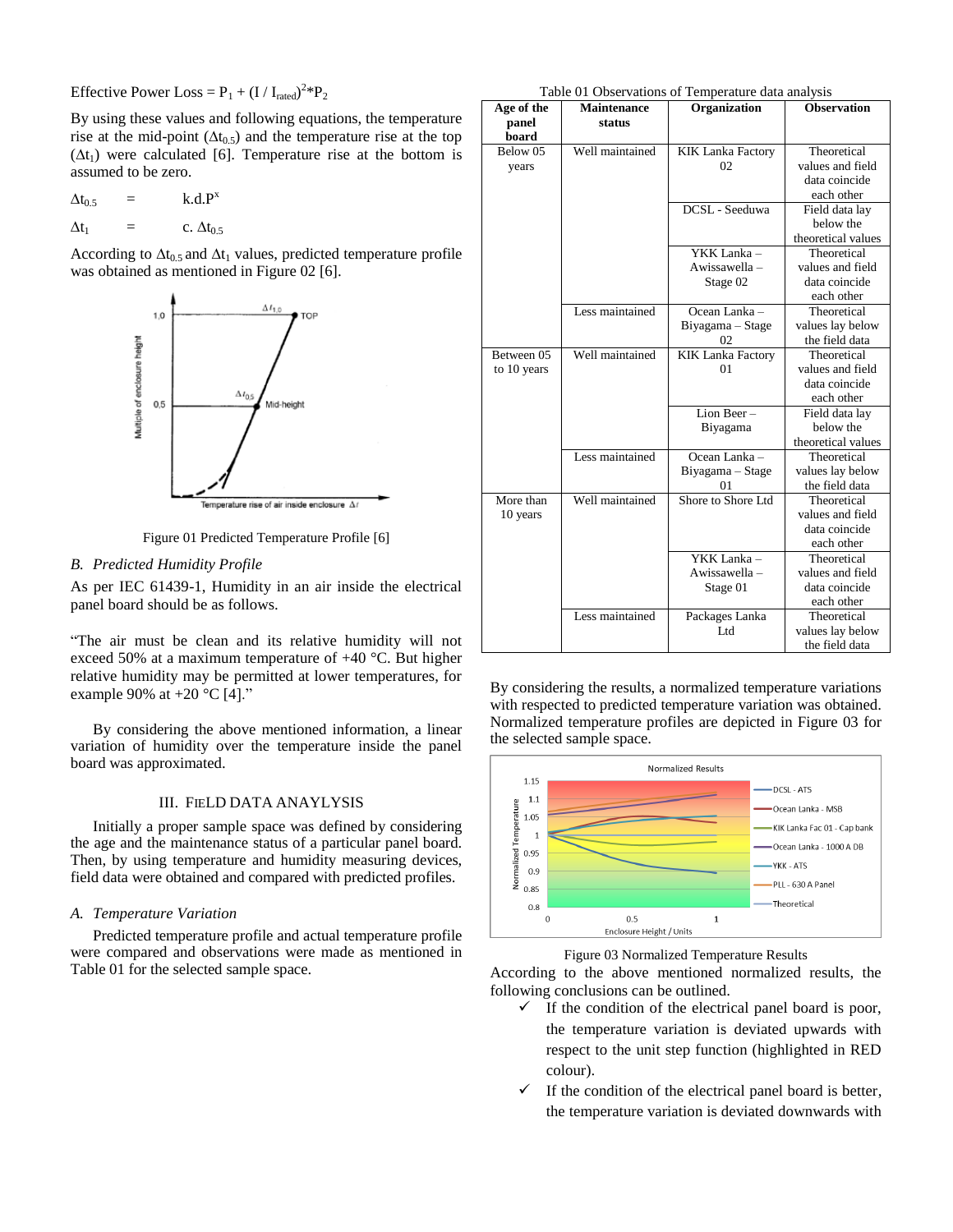respect to the unit step function (highlighted in GREEN colour).

 $\checkmark$  If the condition of the electrical panel board is good, the temperature variation is deviated around the unit step function (highlighted in YELLOW colour).

#### *B. Humidity Variation*

For the selected sample space, humidity value at the mid-point of the enclosure was taken and recorded. Then it was compared with the predicted humidity value with respect to the temperature at the mid-point. The difference between the actual and predicted humidity values was calculated as shown in Table 02.

| Table 02 Observations of Humidity data analysis |                           |          |           |            |  |
|-------------------------------------------------|---------------------------|----------|-----------|------------|--|
| No                                              | Panel Name                | Actual   | Predicted | Difference |  |
|                                                 |                           | Humidity | Humidity  |            |  |
|                                                 |                           | $\%$     | $\%$      |            |  |
| $\mathbf{1}$                                    | KIK Fac 2 - Cap           | 67       | 65.4      | 1.6        |  |
|                                                 | Bank                      |          |           |            |  |
| $\overline{c}$                                  | KIK Fac 2 - ATS           | 67       | 66        | 1          |  |
| 3                                               | <b>DCSL-ATS</b>           | 77       | 75.2      | 1.8        |  |
| $\overline{4}$                                  | YKK - Cap1                | 57       | 57.8      | $-0.8$     |  |
| 5                                               | YKK - Cap2                | 58       | 56.6      | 1.4        |  |
| 6                                               | Ocean Lanka -             | 64       | 54.8      | 9.2        |  |
|                                                 | <b>Distribution Panel</b> |          |           |            |  |
| 7                                               | Ocean Lanka -             | 70       | 60        | 10         |  |
|                                                 | <b>Incoming Panel</b>     |          |           |            |  |
| 8                                               | Ocean Lanka -             | 66       | 52.8      | 13.2       |  |
|                                                 | MSB                       |          |           |            |  |
| 9                                               | KIK Fac 1 - Cap           | 60       | 61.8      | $-1.8$     |  |
|                                                 | Bank                      |          |           |            |  |
| 10                                              | Lion Beer ATS1            | 67       | 68        | $-1$       |  |
| 11                                              | Lion Beer ATS2            | 69       | 70.4      | $-1.4$     |  |
|                                                 |                           |          |           |            |  |
| 12                                              | Ocean Lanka -             | 60       | 51        | 9          |  |
|                                                 | 1000 A DB1                |          |           |            |  |
| 13                                              | Ocean Lanka -             | 65       | 53.8      | 11.2       |  |
|                                                 | 1000 A DB2                |          |           |            |  |
| 14                                              | Shore to Shore -          | 60       | 62.4      | $-2.4$     |  |
|                                                 | CO panel                  |          |           |            |  |
| 15                                              | YKK - ATS 1               | 53       | 55.4      | $-2.4$     |  |
| 16                                              | PLL - 630A Panel          | 74       | 66.8      | 7.2        |  |
|                                                 |                           |          |           |            |  |

By considering the above table, the following observations have been made.

- When the service condition is poor, the difference between the actual and predicted humidity values is more than 5%.
- When the service condition is good, the difference between the actual and predicted humidity values is less than 5%.

# IV. IMPLEMENTATION OF SERVICE CONDITION ANALYSER

By considering the theoretical and practical concerns, Service Condition Analyser (SCA) was designed and fabricated. A programmable logic controller (PLC), temperature sensors with 4-20 mA converters and humidity sensors were used to arrange the complete setup for analysing the service condition. Service status on temperature, humidity and wear tear condition were given as the output of SCA.

#### *A. Service Status on Temperature*

In order to compare the deviation between normalized temperature variations with unit function,  $D_{rms}$  value was calculated by using following equation.

$$
D_{rms} = \sqrt{\frac{(T_{0n} - 1)^2 + (T_{0.5n} - 1)^2 + (T_{1n} - 1)^2}{3}}
$$

where  $T_{on}$ ,  $T_{0.5n}$  and  $T_{1n}$  are normalized temperature values at the bottom, the mid-point and the top respectively**.** By considering the observation from the field data collection, the following method stipulated in Table 03 was used as the decision making logic**.**

| Logic in PLC                                  | <b>Condition of The</b> | <b>Service Percentage on</b> |
|-----------------------------------------------|-------------------------|------------------------------|
|                                               | <b>Panel Board</b>      | Temperature %                |
| If $(T_{1n} - 1) > 0$ & $D_{rms} > 0.5$       | <b>WORST</b>            | 100                          |
| If $(T_{1n} - 1) > 0 \& 0.5 > D_{rms} > 0.25$ | <b>POOR</b>             | $75 + ((Drms - 0.25)^*100)$  |
| If $(T_{1n} - 1) > 0$ & $0 < D_{rms} < 0.25$  | <b>GOOD</b>             | $50 + Drms*100$              |
| If $(T_{1n} - 1) < 0 \& 0 < D_{rms} < 0.25$   | GOOD                    | $25 + ((0.25 - Drms)^*100)$  |
| If $(T_{1n} - 1) < 0 \& 0.5 > D_{rms} > 0.25$ | <b>BETTER</b>           | $(0.5 - Drms)^*100$          |
| If $(T_{1n} - 1) < 0$ & $D_{rms} > 0.5$       | <b>BEST</b>             | $\theta$                     |

Table 03 PLC Logic for Service Condition on Temperature

#### *B. Service Status on Humidity*

By considering the humidity difference percentage with respect to the predicted humidity value, the condition of the electrical panel board was estimated with the aid of the conditions stipulated in Table 04.

| Table 04 PLC Logic for Service Condition on Humidity |  |  |  |  |  |
|------------------------------------------------------|--|--|--|--|--|
|------------------------------------------------------|--|--|--|--|--|

| Logic in PLC                             | <b>Condition of The</b> | <b>Service Percentage on</b>           |  |
|------------------------------------------|-------------------------|----------------------------------------|--|
|                                          | <b>Panel Board</b>      | Temperature %                          |  |
| If the $\vert$ difference $\vert$ < 5 %  | GOOD                    | The Humidity Difference<br>$*50$       |  |
| If the $5 <$ difference $ $ < 10 %       | $ $ POOR                | $50 +$ The Humidity Difference-5 $*50$ |  |
| If the $\vert$ difference $\vert$ > 10 % | WORST                   | 100                                    |  |

#### *C. Wear and Tear Status*

As per the manufacturer's specification there is rated number of operations for a switchgear or control-gear. By using the auxiliary contact of the switchgear or control-gear, the number of operations was counted and compared with the rated number of operation as percentage which implies the life time of the switchgear or control-gear. According to the number of operations, the condition of the switchgear or control-gear was estimated by using the following equation.

**Tear Wear Condition** 

Number of Operations of the Circuit Breaker  $*100\%$ Electrical Life of the Circuit Breaker